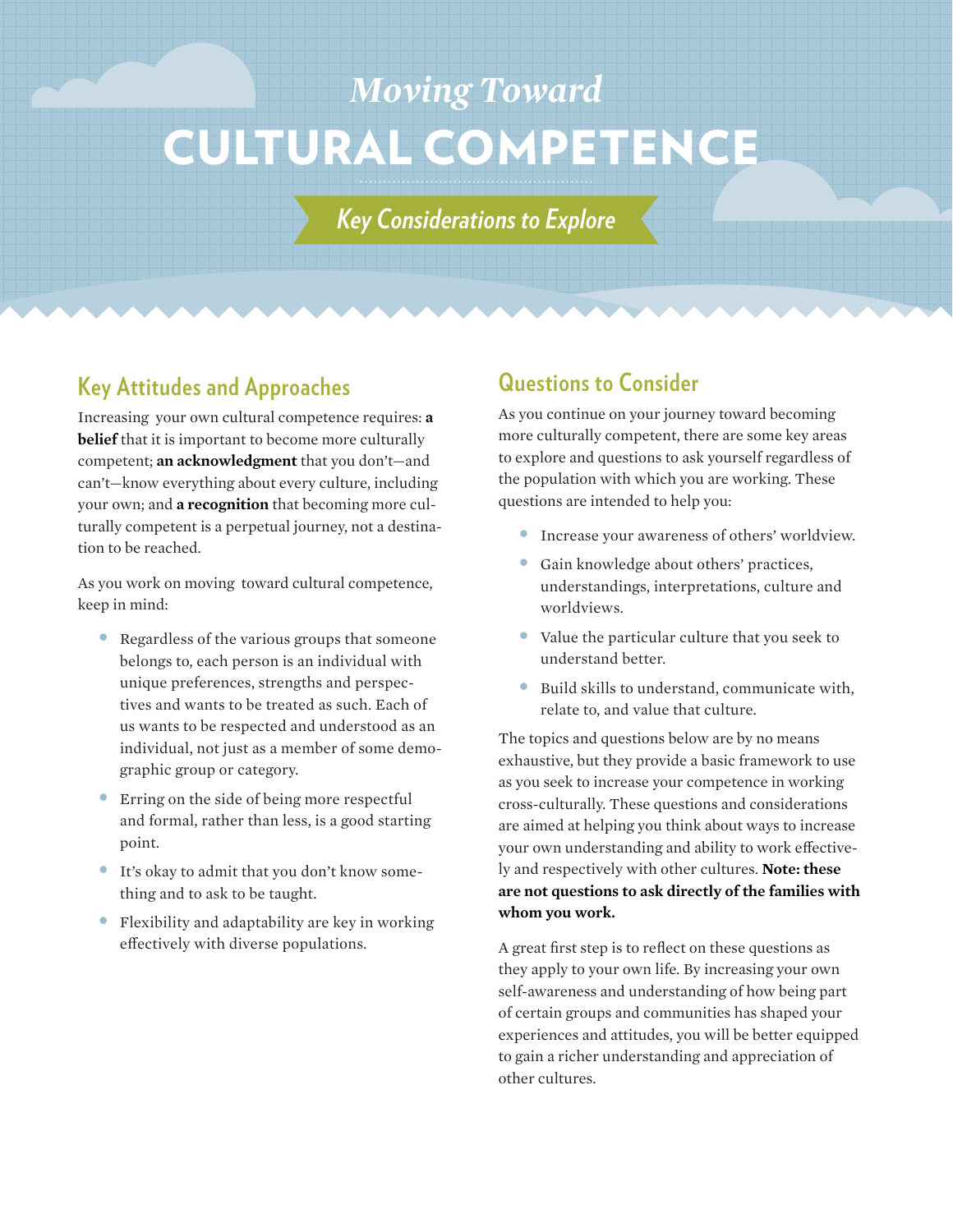# **Self-Identification**

- How do members of the group refer to themselves and members of their group?
- What terms are considered most respectful? Which terms are disrespectful or inappropriate?
- How can you find out from individuals the terms that they prefer?

## **Cultural Identity**

- How do you think members of the group view their cultural connections?
- Might they identify themselves as members of sub-groups rather than, or in addition to, broad groups?

#### **Language**

- Do members of the group share a language?
- Do they face any language barriers?
- How formal or informal do members of the group prefer to be with language?

## **Communication Styles**

- Are there common communication styles and approaches that should inform your interactions?
- How much importance does the community place on nonverbal communication, directness vs. subtlety, humor, eye contact, etc.?
- What potential conflicts or misunderstandings may arise due to differences between your communication style and that of members of the group? How can you try to avoid these misunderstandings?

# **Family, Relationships, and Parenting**

- Are there key patterns in relationship roles and family dynamics among members of the group?
- How do members of the group define the concept of "family" (e.g., Is family thought of as nuclear family, or is there a more expansive, inclusive concept of family?)?
- Do members of the group have common approaches to parenting and disciplining children?

## **Religion and Spirituality**

- What role, if any, does spirituality or religion play with the group?
- What holidays, if any, are important to members of the group, and how are those holidays celebrated?
- Do members of the group tend to view religion and spirituality as something that can be discussed publicly, or is it a private topic?

#### **Traditions**

- What traditions and shared experiences are highly important to the group?
- What key life events and experiences are celebrated or otherwise marked by the group?
- Does the group have unique or rare traditions that may be misunderstood by others outside of the group?

# **Key Strengths**

- What strengths (e.g., humor, extended family networks, resilience, connections to community, tribal affiliation, relationship with elders, etc.) does the group celebrate and rely upon for success?
- Do members of the group identify key sources of resilience and empowerment, either individually or for the group as a whole?
- Are there attributes that members of the group see as strengths, but that others may view as challenges or barriers (e.g., interdependence a shared sense of supporting and sharing resources; having a close network of trusted confidants—strong relationships that have been established by building a rapport and a commitment to share information with only those who have been proven to be trustworthy; etc.)?